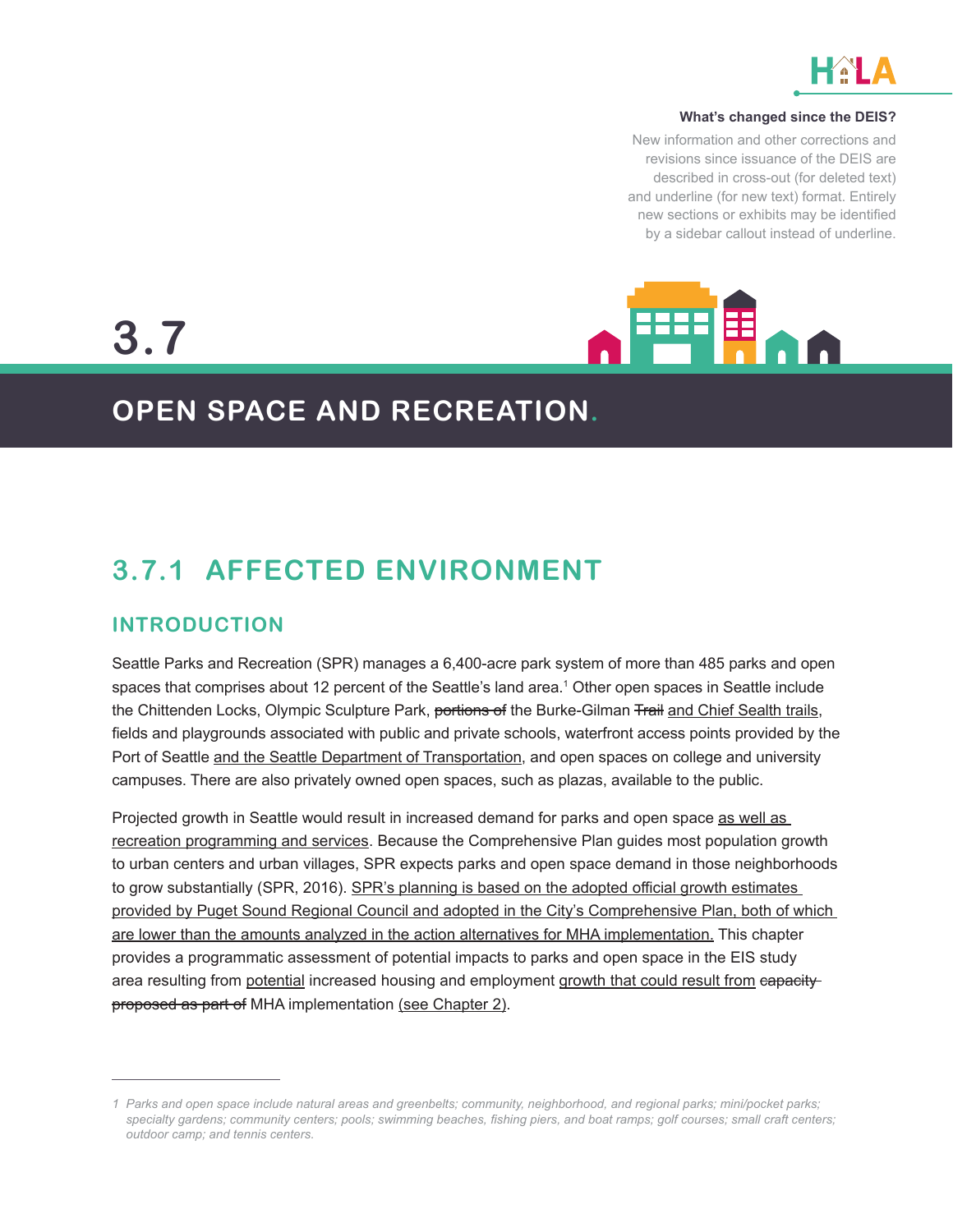

### **POLICY FRAMEWORK**

This section summarizes plans and policies applicable to the provision of parks and open space in the study area in light of future residential growth.

### **Seattle 2035 Comprehensive Plan**

The Seattle 2035 Comprehensive Plan outlines the City's goal to provide a variety of parks and open space to serve Seattle's growing population in accordance with the priorities identified in the City's Parks Development Plan. Accordingly, the City plans to expand its park holdings and open space opportunities, particularly in urban villages. The City also encourages private developers to incorporate on-site publicly accessible open space (City of Seattle, 2016). In addition, a goal in the Seattle 2035 Comprehensive Plan is to consider access to parks by transit, bicycle, and on foot when acquiring, siting, and designing new park facilities, or improving existing ones. The 2005 Comprehensive Plan provided quantitative, population-based goals for the provision and distribution of open space in urban center villages, hub urban villages, and residential urban villages, as well goals specific to village commons (City of Seattle, 2005). The Seattle 2035 Comprehensive Plan generalizes these open space goals, and the 2017 Parks and Open Space Plan Braft Parks-Development Plan provides specific level-of-service (LOS) standards and walkability guidelines (SPR, 2017).

#### **New to the FEIS**

The 2017 Parks and Open Space Plan was adopted in August after the DEIS was published. Discussion of prior Parks and Recreation Development Plans was removed from the FEIS—including the 2011 Development Plan, DEIS Exhibit 3.7–1, and DEIS Exhibit 3.7–2—and updated with information on the adopted 2017 plan (see the revised *Seattle Parks and Recreation's 2017 Parks and Open Space Plan* section).

### **Seattle's Parks and Recreation's 2017 Parks and Open Space Plan Development Plans**

The Draft 2017 Parks and Open Space Plan The 2017 Parks and Open Space Plan (Parks and Open Space Plan the Draft 2017 Plan) is a six-year plan that "documents and describes SPR's facilities and lands, looks at Seattle's changing demographics, and lays out a vision for the future" (SPR, 2017). There are substantial differences between the Draft 2017 Plan and the 2011 Development Plan. In order to maintain a citywide LOS that is compliant with Washington State Recreation and Conservation Office requirements and the Growth Management Act, a citywide population-based standard of 8 acres per 1,000 residents is

#### **Exhibit 3.7–1** 2017 Parks and Open Space Plan Citywide LOS Standard

<span id="page-1-0"></span>

| <b>Guidelines/Standard</b>  | <b>Location</b> | <b>Description</b>      |
|-----------------------------|-----------------|-------------------------|
| <b>Population-based LOS</b> | Citywide        | 8 acres/1,000 residents |

*Source: SPR, 2017.*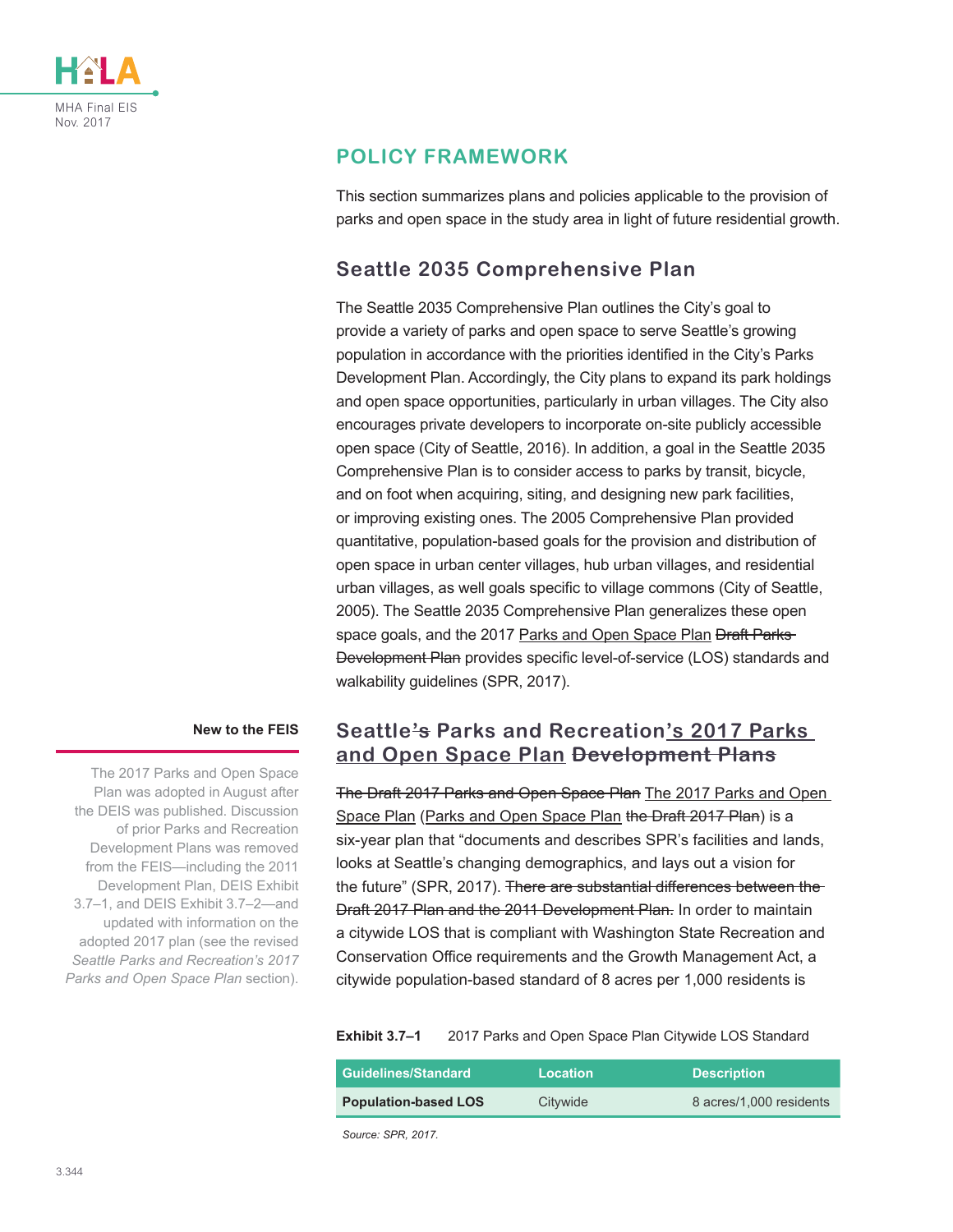

proposed in the Draft 2017 Plan, as opposed to the existing 1/3 acreper 100 residents goal (Exhibit 3.7-1). In addition, the Plan includes the individual urban village population-based open space goals would be replaced with a long-term acquisition strategy based on walkability, in accordance with updates to the Comprehensive Plan.

The Parks and Open Space Plan Draft 2017 Plan also takes a slightly different approach to identifying open space gaps and prioritizing areas for acquisition than previous park development plans by considering a broader range of public resources as parks and open spaces (including public school property, major institutions and universities, and other nonpark owned property), and considering equity, and walkability, and socioeconomic factors in addition to population density. The proposed LOSstandard and the walkability guidelines are summarized in Exhibit 3.7–2. Under the proposed walkability guidelines, it is suggested that parks and open space be within a 5-minute walk within urban villages and be within a 10-minute walk outside of urban villages.

In the Parks and Open Space Plan, the following study area urban villages have been identified as being underserved in parklands as compared to other areas of the city:

- Aurora-Licton Springs
- Bitter Lake
- Northgate
- Ballard
- First Hill
- Fremont
- North Rainier
- **North Beacon Hill**
- Columbia City
- Othello
- Rainier Beach
- South Park
- West Seattle Junction
- **Morgan Junction**
- Westwood-Highland Park

Gap areas outside of urban villages that have been traditionally underserved and are home to marginalized populations are also considered included for consideration (e.g., the Georgetown neighborhood and Bitter Lake/Aurora area) (SPR, 2017).

### **Seattle Municipal Code**

In certain zones, Seattle's Land Use Code (SMC Title 23) requires a minimum amount of open space for private development. When required, private open space must meet standards in SMC 23.71.014 and 23.86.018. Open space is often required as an "amenity." In Lowrise multifamily zones, new development must provide an amenity area equal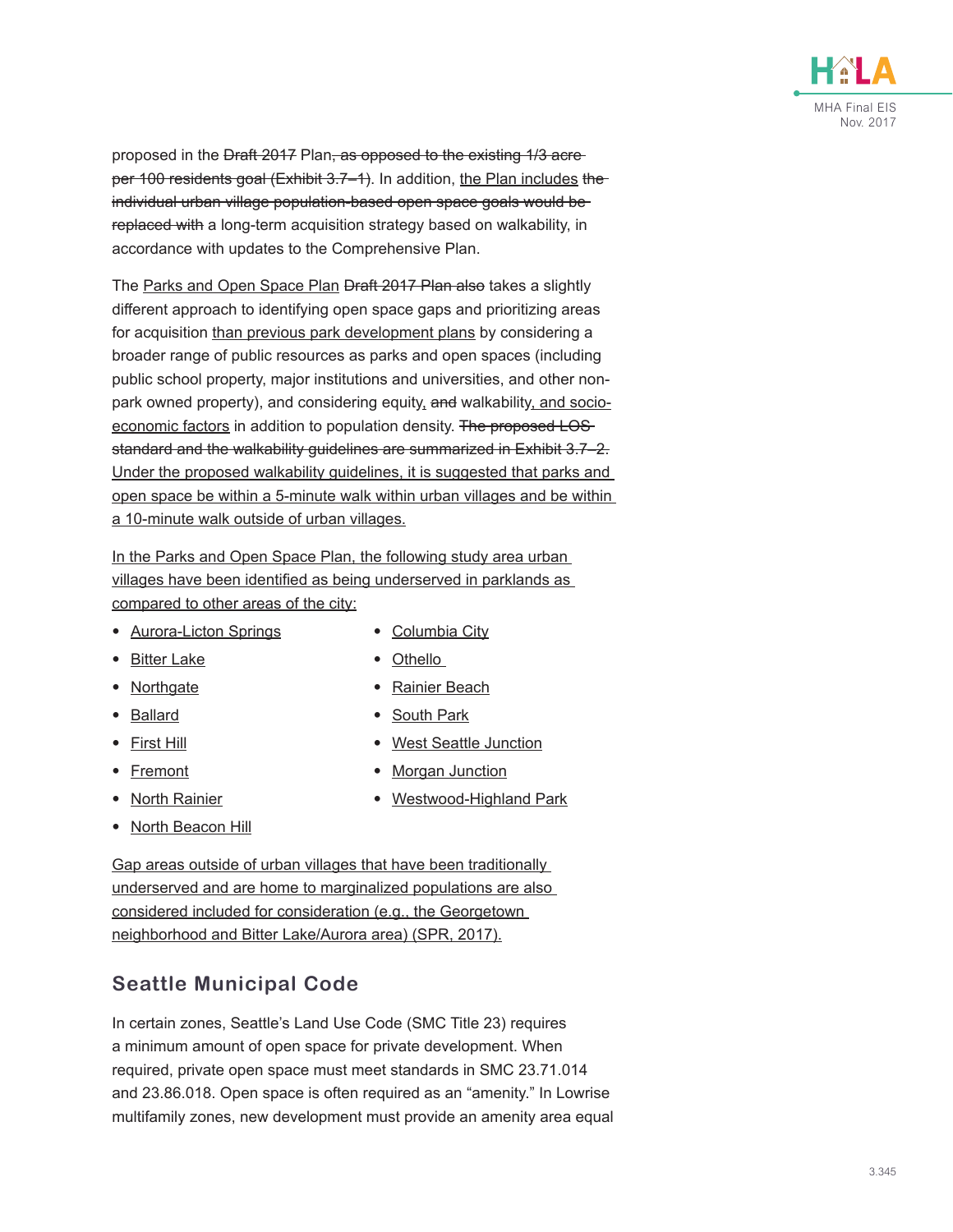

to 25 percent of the lot area, with at least 50 percent of the amenity area at the ground level. In commercial zones that allow residential development, five percent of residential floor area must be a residential amenity open to the outdoors (City of Seattle, 2016b; City of Seattle, 2016c). Although such open spaces provide benefits to Seattle residents and visitors, they are not counted in the quantities of open spaces analyzed below because they are privately owned.

### **EXISTING CONDITIONS**

Presently, about 43 percent of the City's parks are wholly or partially located in urban villages. But only five percent of total park acreage is located in urban village boundaries (City of Seattle, 2014; City of Seattle, 2014b). Seattle's six urban centers contain the largest number of parks, while the 18 residential urban villages contain the most park acreage. Among individual urban villages, Admiral has the highest share of parkland (12 percent), while parks comprise less than one percent of land in West Seattle Junction, Greenwood-Phinney Ridge, and Morgan Junction (City of Seattle, 2014; City of Seattle, 2014b).

Under the 2015 baseline conditions, the City of Seattle meets the 2011 Development Plan goal and 2017 citywide LOS standard by providing roughly 9.34 acres of parks and open space per every 1,000 residents and 0.93 acre of parks and open space per every 100 residents [\(Exhibit 3.7–2](#page-3-0)).

<span id="page-3-0"></span>

| Exhibit $3.7-2$             | Baseline Condition Acres of Parks and<br>Open Space per Population |                                                               |  |
|-----------------------------|--------------------------------------------------------------------|---------------------------------------------------------------|--|
| <b>Population</b><br>(2015) | <b>Acres of Parks</b><br>and Open Space                            | <b>Acres of Parks and Open</b><br><b>Space per Population</b> |  |
| 686,800                     | 6.414                                                              | 9.34 acres per 1,000 residents                                |  |
|                             |                                                                    | 0.93 acre per 100 residents                                   |  |

*Source: SPR, 2017.*

[Exhibit 3.7–3](#page-4-0) shows the acreage of parks and open space for each urban village in the study area and the acres of parks and open space per 100 people under baseline conditions in 2015. Although there are no urban village scale population standards, identifying the number of acres of parks and open space per resident population is one measure to indicate how changes in population density could potentially change the relative need for additional parks and open space in urban village or neighborhood areas. [Exhibit 3.7–3](#page-4-0) also identifies urban villages in the study area that were noted in the 2011 and 2017 gap analysis findings as Parks and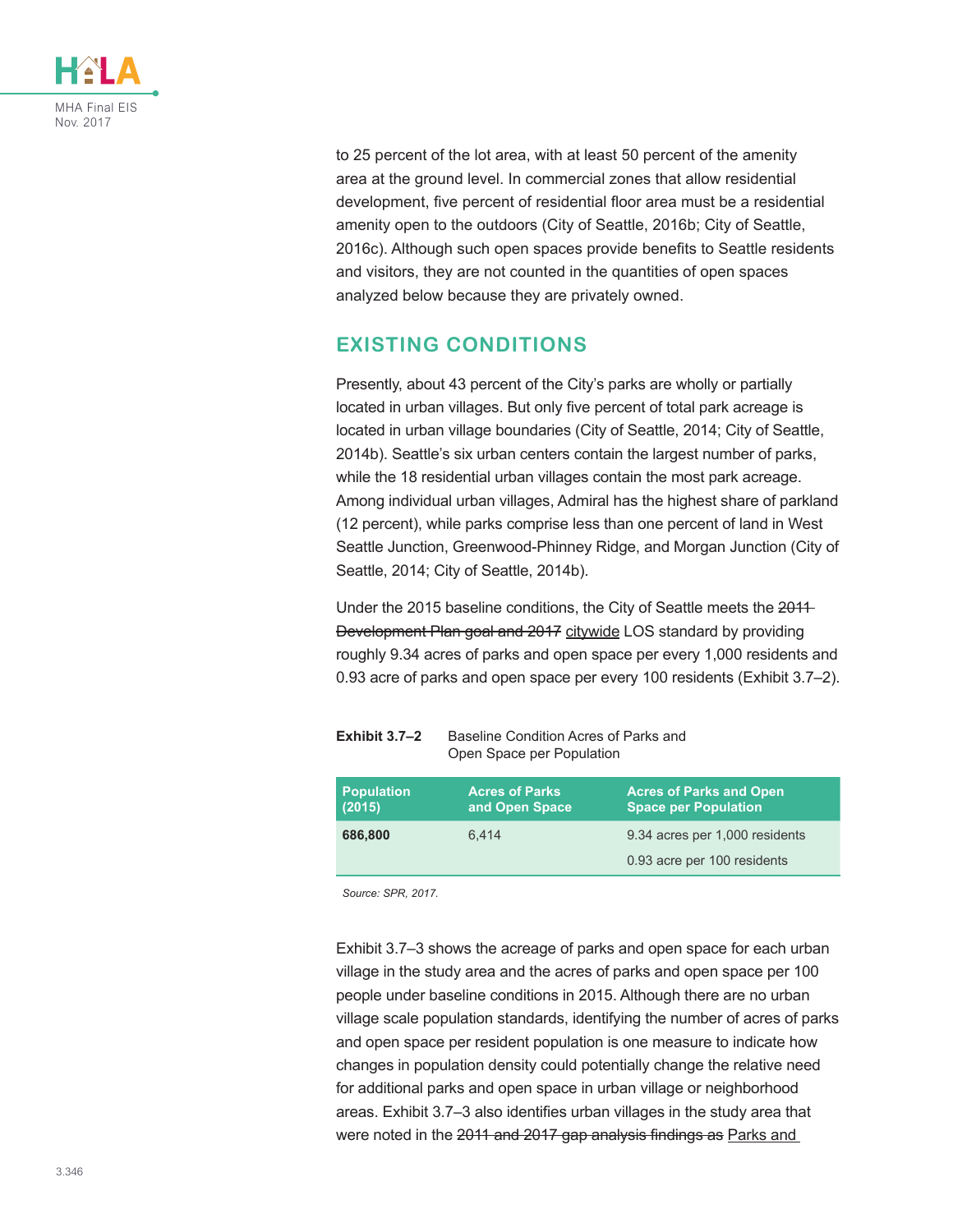

#### <span id="page-4-0"></span>**Urban Village Acres of Parks and Open Space\* Acres of Parks and Open Space per 100 Residents (2015)\*\* Walkability Gap is Over Half of Urban Village (2017) Underserved Urban Villages 23rd & Union-Jackson** 63.19 0.65 **Admiral** 12.33 0.61 **Aurora-Licton Springs** 7.55 0.12 X **Ballard** 11.54 0.07 X **Bitter Lake Village** 10.36 0.18 0.18 X **Columbia City** 32.16 0.67 X **Crown Hill** 4.69 0.2 **Eastlake** 6.16 0.09 **First Hill-Capitol Hill** 17.73 0.03 X **Fremont**  $\overline{4.25}$   $\overline{0.07}$   $\overline{0.07}$ **Green Lake** 2.33 0.05 **Greenwood-Phinney Ridge**  $0.42$  0.01 X X **Lake City 1.52 1.4.52 1.4.52 1.4.52 1.4.52 1.4.52 1.4.52 1.4.52 1.4.52 1.4.52 Madison-Miller** 7.85 0.16 **Morgan Junction** 0.66 0.03 X **North Beacon Hill** 6.28 0.24 X **North Rainier** 66.83 1.53 X **Northgate** 19.88 0.25 X **Othello** 11.52 0.23 X **Rainier Beach** 31.52 1.16 X X **Ravenna 2.85** 0.1 **Roosevelt** 0.15 0.01 **South Park** 15.39 0.67 X **Upper Queen Anne** 0 0 **Wallingford 4.49** 0.08 **West Seattle Junction** 1.39 0.02 X **Westwood-Highland Park** 0 0 0 X X **Outside Urban Villages** 6,032 1.56

#### **Exhibit 3.7–3** Baseline Conditions for Parks and Open Space Provision and Distribution

*\* Parks and open space acreage in urban villages was calculated using 2014 SPR GIS data and the urban village boundaries used for the alternatives (minus expansion areas).*

*\*\* Urban village population figures come from 2015 baseline housing data (Chapter 2) assuming an average household size of 1.78 people. The population outside urban villages assumes 2.06 people per household (City of Seattle, 2016).*

*Source: SPR, 2014; SPR, 2017.*

#### **New to the FEIS**

In the FEIS, underserved urban villages identified in the adopted 2017 Parks Development Plan are used as a metric instead of the walkability map metric used in the DEIS.

In addition, the "Open Space Gap is Over Half of Urban Village (2011)" column was removed from DEIS Exhibit 3.7–4 (see amended FEIS [Exhibit](#page-4-0)  [3.7–3\)](#page-4-0).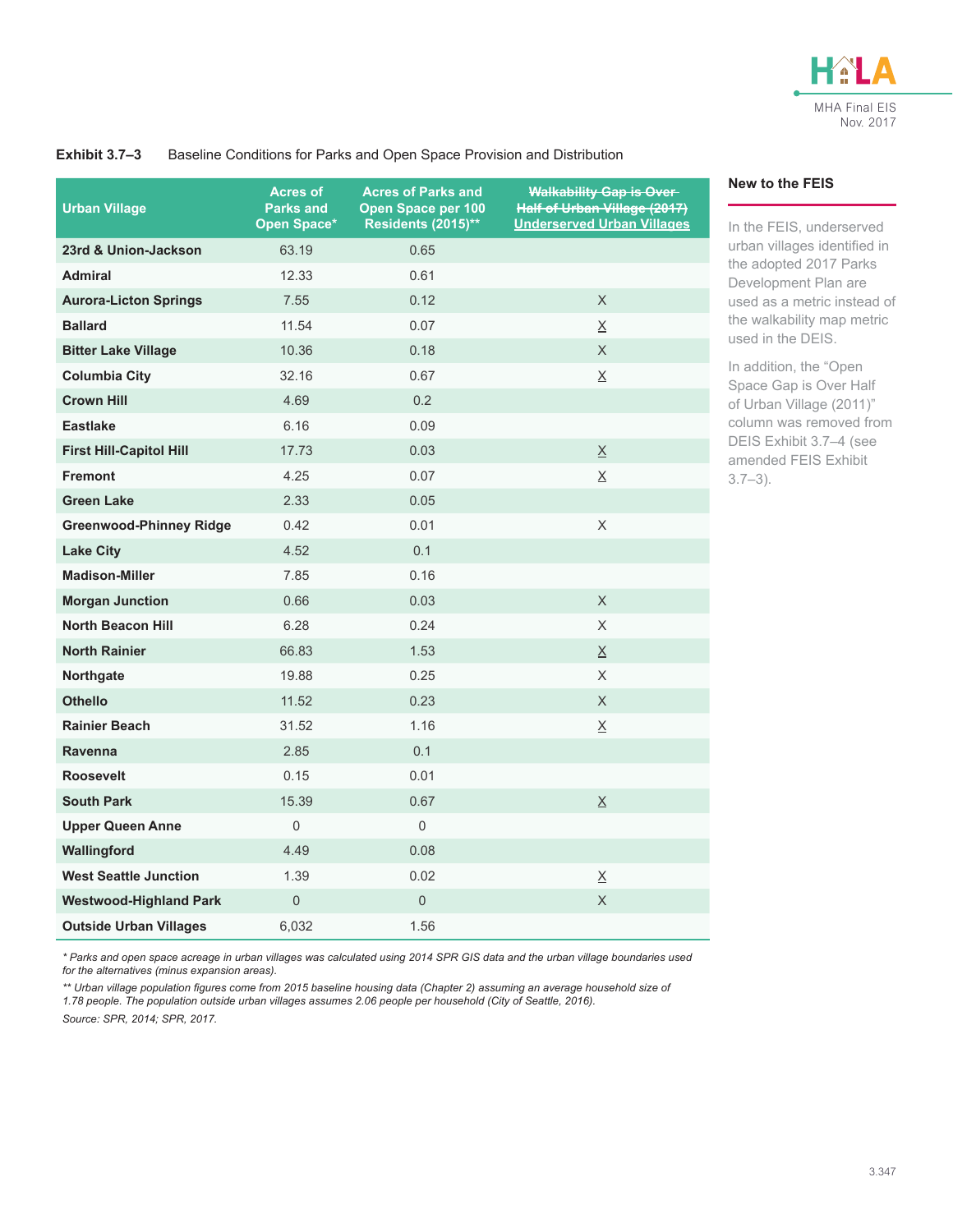

Open Space Plan as being underserved in parklands as compared to other areas of the city having shortages in distribution of open space. Forthe 2011 Development Plan, an open space gap over half of the urban village indicated that future park acquisition in that urban village would be necessary. Although the 2017 gap analysis has not been finalized, urban villages with walkability gaps over half their area or more are also considered for this analysis. It is likely that such areas would be slated for future acquisition and possible development projects under the 2017 Plan.

Under existing conditions, 44 15 of the study area urban villages were identified as having substantial open space gaps in the 2011 Development Plan and 8 were identified as having substantial walkability gaps in the Draft 2017 Plan being underserved..

## **3.7.2 IMPACTS**

### **IMPACTS COMMON TO ALL ALTERNATIVES**

No direct impacts to parks and open space in the form of physical disruptions, alteration, or removal of parks land would result from housing and job growth in the study area. Indirect impacts to parks and open space could occur from changes in the distribution, accessibility, use, or availability of parks and open space due to additional population growth. The primary impact to parks and open space under all alternatives would be a decrease in availability, or the acreage of park and open space land available relative to a specific number of people. Impacts to parks and open space users may be in the form of greater crowding in parks, a need to wait to use facilities, unavailable programs, or a need to travel longer distances to reach an available park facility. Population growth without a commensurate increase in the quantity of parks and open space decreases availability. The quality or level of services available within parks and open space is another factor in the determination of adequacy of parks and open space, but because measures of quality are difficult to obtain and subjective this analysis focuses on the amount of and walkability to parks and open space lands, and distribution of parks and open space.

To assess impacts to parks and open space, this Chapter uses SPR's 2011 distribution goal of 1/3 (0.33) acre of parks and open space land for every 100 residents citywide, hereafter referred to as the 2011 distribution goal, and the 8 acres per every 1,000 residents (0.80 acre per 100 residents citywide) LOS, hereafter referred to as the 2017 citywide LOS.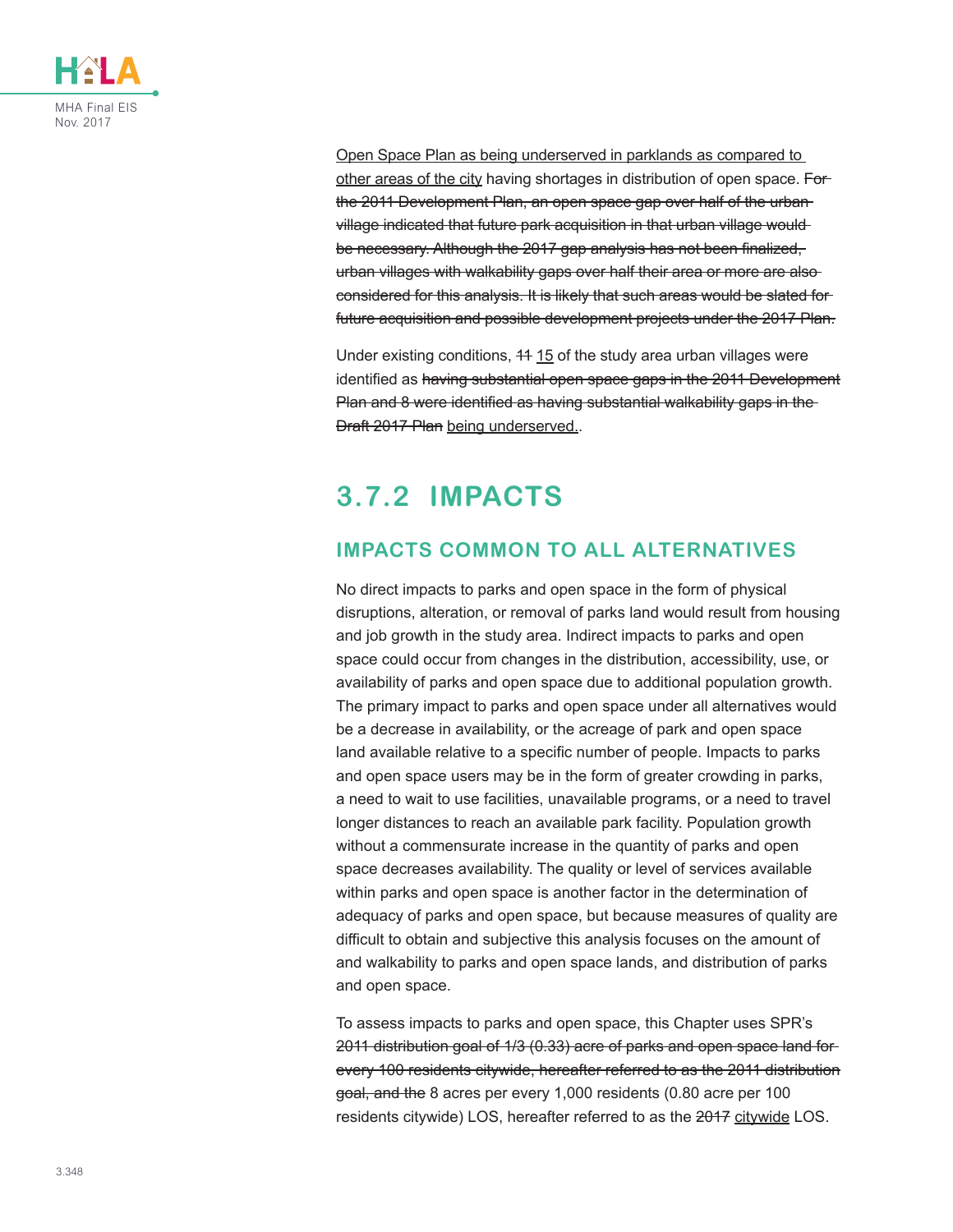

#### <span id="page-6-0"></span>**Exhibit 3.7–4** LOS Evaluation of Alternatives

|                                                                    | ALTERNATIVE 1 (2017 PARKS PLAN)* |                                 |                                          | <b>AND ALTERNATIVE 3**</b> |                                 |                                          |
|--------------------------------------------------------------------|----------------------------------|---------------------------------|------------------------------------------|----------------------------|---------------------------------|------------------------------------------|
|                                                                    | <b>Population</b>                | <b>Acres</b><br><b>Parkland</b> | <b>Acres / 1,000</b><br><b>Residents</b> | <b>Population</b>          | <b>Acres</b><br><b>Parkland</b> | <b>Acres / 1,000</b><br><b>Residents</b> |
| 2015                                                               | 686,800                          | 6.414                           | 9.34                                     | 686,800                    | 6.414                           | 9.34                                     |
| 2035                                                               | 806,800                          | 6.414                           | 7.95                                     | 855.900                    | 6.414                           | 7.49                                     |
| Additional Acres of Parkland Needed<br>to Meet LOS by Seattle 2035 |                                  | 40                              |                                          |                            | 434                             |                                          |
| With Additional Park Land                                          |                                  | 6.454                           | 8.00                                     |                            | 6.791                           | 8.00                                     |

*\* Growth estimated in the 2017 Parks Plan is considered as the No Action scenario for this analysis.*

\*\* A rounded, 95,000 additional household growth amount is assumed for the action alternatives (Alternative 2, Alternative 3, and the Preferred Alternative) for the *purposes of this analysis. Average household size is 1.78 persons per household.*

*Source: SPR, 2017.*

Although not a LOS metric. Tthe analysis also considers the findings of the 2011 and 2017 gap analyses in that they it indicates areas where there are deficiencies in the existing parks and open space network. A project impact comes in the form of decrease in parks availability, as these urban villages will have more residents populating areas that may not have adequate park resources. All of the alternatives would meet the 2011 distribution goal. However, nNone of the alternatives would meet the 2017 citywide population based LOS. Exhibit 3.7-4 describes how many additional acres of park and open space land would need to be acquired for the 2017 citywide LOS to be met. Under Alternative 1, 40 acres of park and open space land would need to be required, and under Alternatives 2, and 3, and the Preferred Alternative, approximately 434 acres would be required.

Significant impacts are only assigned to proposals that would result in the City not meeting the citywide 2017 LOS.

For analysis purposes in this EIS, the population density per acre of park land is also assessed at the urban village level to better understand the distribution of impacts associated with the various alternatives. [Exhibit](#page-7-0)  [3.7–5](#page-7-0) compares parks and open space availability by urban village under each alternative. All alternatives anticipate housing growth over the 20-year planning horizon both inside and outside urban villages, with Alternatives 2 and 3 and the Preferred Alternative directing more growth to urban villages than Alternative 1. To better understand the changes that would occur as a result of each of the action alternatives, the impact assessment focuses on how demand for parks and open space would change in urban villages in the study area, particularly those identified

#### **New to the FEIS**

**ACTION ALTERNATIVES 2** 

In the FEIS, underserved urban villages identified in the adopted 2017 Parks Development Plan are used as a metric instead of the walkability map metric used in the DEIS.

In addition, the "Open Space Gap (2011)" column was removed from DEIS Exhibit 3.7–6 (see amended FEIS [Exhibit](#page-7-0)  [3.7–5](#page-7-0) on the next page).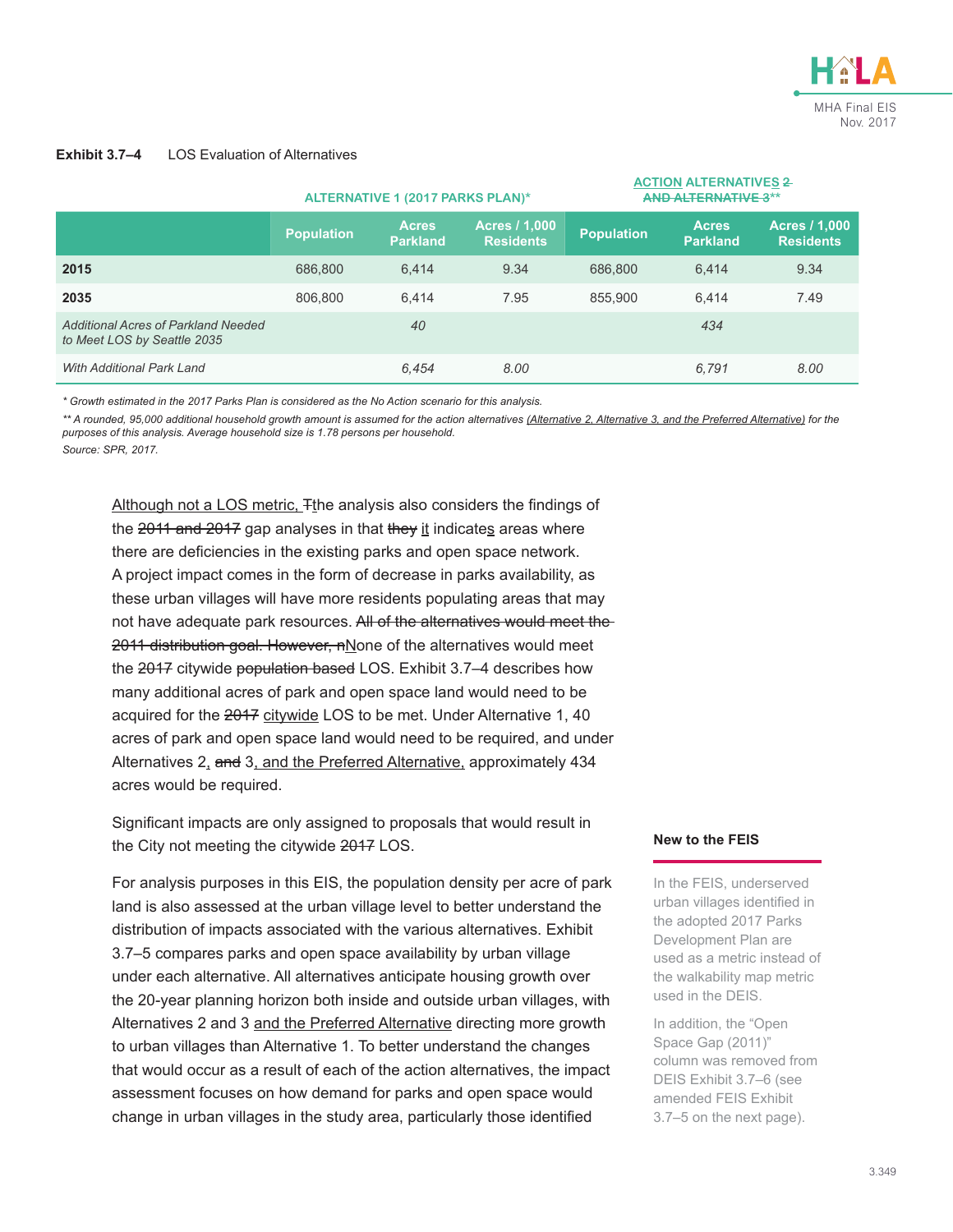

#### **Exhibit 3.7–5** Comparison of Parks and Open Space Availability Across Alternatives

#### <span id="page-7-0"></span>**URBAN VILLAGE PARKS AND OPEN SPACE AVAILABILITY (ACRES OF PARKS AND OPEN SPACE PER 100 RESIDENTS)**

|                                                     | <b>Baseline</b><br>(2015) | <b>Alternative 1</b><br><b>No Action</b> | <b>Alternative 2</b> | <b>Alternative 3</b> | <b>Preferred</b><br><b>Alternative</b> | <b>Walkability Gap</b><br>(2017) Underserved<br><b>Urban Villages</b> |
|-----------------------------------------------------|---------------------------|------------------------------------------|----------------------|----------------------|----------------------------------------|-----------------------------------------------------------------------|
| High Displacement Risk & Low Access to Opportunity  |                           |                                          |                      |                      |                                        |                                                                       |
| Rainier Beach                                       | 1.16                      | 0.88(24%)                                | 0.55(53%)            | 0.57(51%)            | 0.97(16%)                              | $\underline{\mathsf{X}}$                                              |
| Othello                                             | 0.23                      | 0.17(26%)                                | $0.33 (+43%)$        | 0.19(17%)            | $0.27 (+17%)$                          | X                                                                     |
| Westwood-Highland Park                              | 0.00                      | $0.00(0\%)$                              | $0.00(0\%)$          | $0.00(0\%)$          | $0.00(0\%)$                            | X                                                                     |
| South Park                                          | 0.67                      | 0.51(24%)                                | 0.45(33%)            | $0.47(30\%)$         | 0.47(30%)                              | $\underline{X}$                                                       |
| <b>Bitter Lake Village</b>                          | 0.18                      | 0.13(28%)                                | 0.12(33%)            | 0.12(33%)            | 0.12(33%)                              | X                                                                     |
| Low Displacement Risk & High Access to Opportunity  |                           |                                          |                      |                      |                                        |                                                                       |
| <b>Green Lake</b>                                   | 0.05                      | $0.04(20\%)$                             | $0.04(20\%)$         | $0.03(40\%)$         | 0.04(20%)                              |                                                                       |
| Roosevelt                                           | 0.01                      | $0.00(100\%)$                            | $0.00(100\%)$        | $0.00(100\%)$        | $0.00(100\%)$                          |                                                                       |
| Wallingford                                         | 0.08                      | 0.06(25%)                                | 0.05(38%)            | 0.05(38%)            | 0.05(38%)                              |                                                                       |
| <b>Upper Queen Anne</b>                             | 0.00                      | $0.00(0\%)$                              | $0.00(0\%)$          | $0.00(0\%)$          | $0.00(0\%)$                            |                                                                       |
| Fremont                                             | 0.07                      | 0.05(29%)                                | 0.05(29%)            | 0.05(29%)            | 0.05(29%)                              | $\underline{\mathsf{X}}$                                              |
| <b>Ballard</b>                                      | 0.07                      | 0.05(29%)                                | 0.04(43%)            | 0.04(43%)            | 0.06(14%)                              | $\underline{X}$                                                       |
| Madison-Miller                                      | 0.16                      | 0.12(25%)                                | $0.11(31\%)$         | 0.10(38%)            | 0.10(38%)                              |                                                                       |
| Greenwood-Phinney Ridge                             | 0.01                      | $0.01(0\%)$                              | $0.01(0\%)$          | $0.01(0\%)$          | $0.01(0\%)$                            | $\star$                                                               |
| Eastlake                                            | 0.09                      | 0.07(22%)                                | 0.07(22%)            | 0.07(22%)            | 0.07(22%)                              |                                                                       |
| <b>West Seattle Junction</b>                        | 0.02                      | $0.01(50\%)$                             | $0.01(50\%)$         | $0.01(50\%)$         | $0.01(50\%)$                           | $\underline{X}$                                                       |
| Admiral                                             | 0.61                      | 0.48(21%)                                | 0.46(25%)            | $0.43(30\%)$         | 0.44(28%)                              |                                                                       |
| Crown Hill                                          | 0.20                      | 0.13(35%)                                | 0.06(70%)            | 0.05(75%)            | $0.10(50\%)$                           |                                                                       |
| Ravenna (2)                                         | 0.10                      | $0.05(50\%)$                             | $0.05(50\%)$         | $0.05(50\%)$         | $0.05(50\%)$                           |                                                                       |
| High Displacement Risk & High Access to Opportunity |                           |                                          |                      |                      |                                        |                                                                       |
| Columbia City                                       | 0.67                      | 0.52(22%)                                | 0.24(64%)            | 0.25(63%)            | 0.48(28%)                              | $\underline{\mathsf{X}}$                                              |
| Lake City                                           | 0.10                      | $0.07(30\%)$                             | $0.07(30\%)$         | 0.07(30%)            | 0.07(30%)                              |                                                                       |
| Northgate                                           | 0.25                      | 0.15(40%)                                | 0.06(76%)            | 0.06(76%)            | 0.12(52%)                              | X                                                                     |
| First Hill-Capitol Hill                             | 0.03                      | $0.03(0\%)$                              | 0.02(33%)            | $0.03(0\%)$          | $0.03(0\%)$                            | $\underline{X}$                                                       |
| North Beacon Hill                                   | 0.24                      | 0.19(21%)                                | 0.08(67%)            | 0.09(63%)            | 0.17(29%)                              | X                                                                     |
| North Rainier                                       | 1.53                      | 1.09(29%)                                | 0.64(58%)            | 0.65(58%)            | 1.17(23%)                              | $\underline{\mathsf{X}}$                                              |
| 23rd & Union-Jackson                                | 0.65                      | 0.50(23%)                                | 0.38(42%)            | 0.33(49%)            | 0.64(1%)                               |                                                                       |
| Low Displacement Risk & Low Access to Opportunity   |                           |                                          |                      |                      |                                        |                                                                       |
| Aurora-Licton Springs                               | 0.12                      | 0.10(17%)                                | 0.09(25%)            | 0.09(25%)            | 0.09(25%)                              | $\mathsf X$                                                           |
| Morgan Junction                                     | 0.03                      | 0.02(33%)                                | 0.02(33%)            | 0.02(33%)            | 0.02(33%)                              | X                                                                     |
| <b>Outside Villages</b>                             | 1.56                      | 1.47(6%)                                 | 1.43(8%)             | 1.44(8%)             | 1.36(13%)                              |                                                                       |

*Note: The acres of parks and open space within the urban villages were calculated using 2014 Seattle Parks GIS data and the urban village boundaries used for the*  alternatives. The number of residents residing within urban villages was calculated using housing data provided in Chapter 2, with an average household of 1.78 *residents per housing unit applied for urban villages and 2.06 residents per housing unit applied for areas outside urban villages (City of Seattle, 2016). Source: SPR, 2014; SPR, 2011.*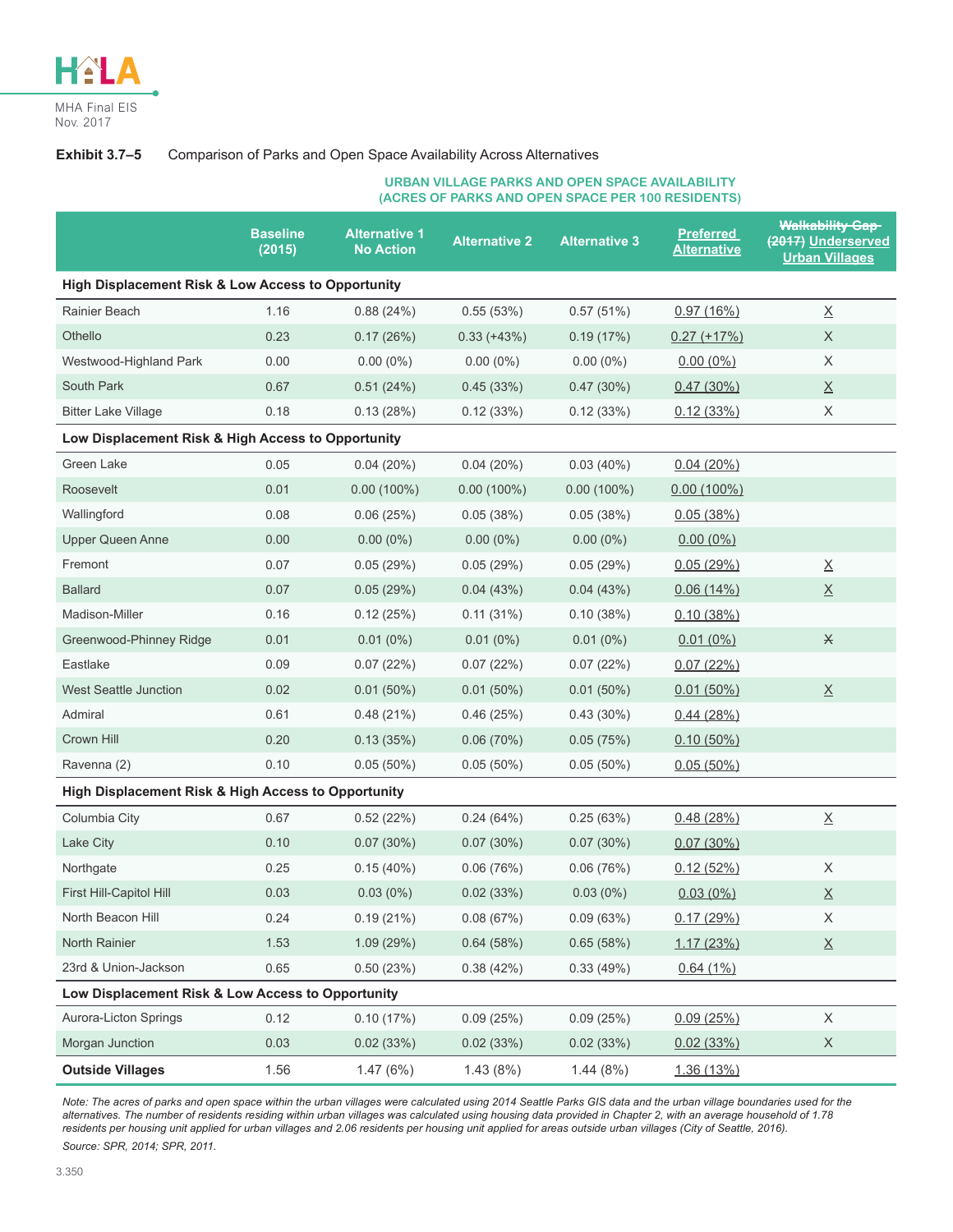

as having open space gaps or walkability gaps in the 2011 Development Plan or the Draft 2017 Plan, respectively.

However, it is important to note that 95 percent of City parks and open space land is outside of urban village boundaries. Therefore, it is likely that parks and open space near urban villages that lack sufficient facilities would also experience greater demand as the urban village populations grow. This growth would exacerbate existing deficiencies.

### **IMPACTS OF ALTERNATIVE 1 NO ACTION**

Parks and open space impacts under Alternative 1 No Action would be the same as those evaluated for the Preferred Alternative in the Seattle 2035 Comprehensive Plan Final EIS (City of Seattle, 2016). Although Alternative 1 would meet the 2011 distribution goal, it would not meet the 2017 citywide LOS unless 40 acres of park and open space land is acquired. According to the **Draft 2017** Parks and Open Space Plan, acquiring the land to mitigate for projected growth under Alternative 1 is feasible (SPR, 2017). Therefore, existing and future parks and open space resources can serve the growth anticipated under the Seattle 2035 Comprehensive Plan, even though gaps in geographic availability or shortfalls from optimal location, size, or number of parks could remain over the long-term.

[Exhibit 3.7–6](#page-9-0) details the urban villages identified as having open spaceand/or walkability gaps and the potential reductions in park availability

Housing and job growth over the 20-year planning period would generate more demand for parks, recreation facilities, and open space across the city. Urban villages would see residential growth that would proportionately increase demand for parks and open space close to these areas. As certain urban villages have an existing shortage relative to the goal, growth would widen the existing gap between supply of and demand for parks and open space, resulting in less availability, particularly in the urban villages identified in [Exhibit 3.7–6.](#page-9-0) Impacts could also occur on parks and open space in urban villages served by current and future light rail transit as these parks and open spaces would become more accessible to people residing elsewhere. Light rail stations in urban villages also make parks and open spaces outside the urban villages more available to urban village residents. In addition, there would also-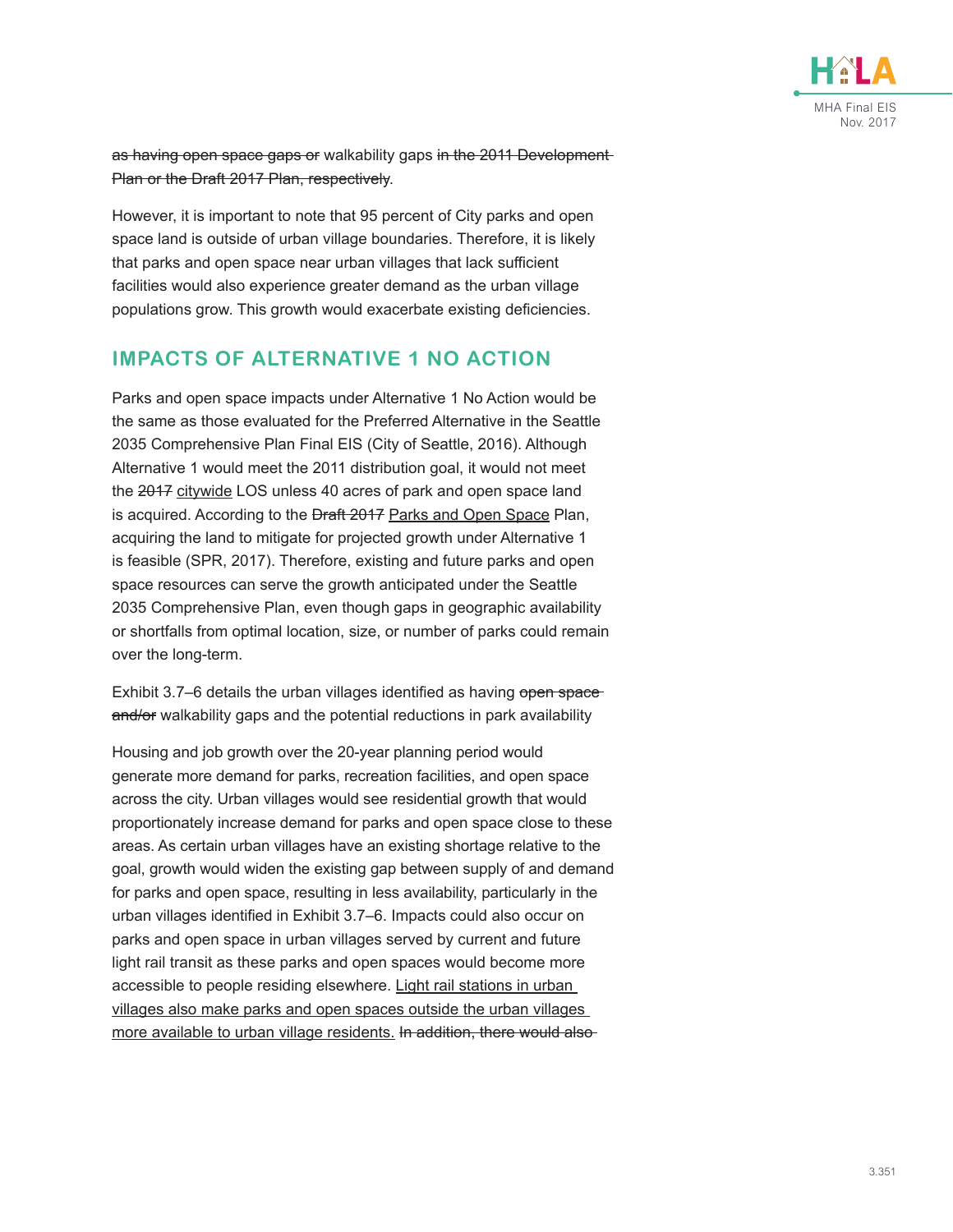

be an increased potential for impacts on parks and open space in urban villages served by current and future light rail transit as these parks and open spaces would become more accessible to people residing outside of the urban villages.

Significant open space Walkability gaps in single-family areas in northwest Seattle<del>, northeast Seattle, and West Seattle</del> would likely continue. As neighborhoods outside urban villages grow under Alternative 1, impacts on parks and recreation could increase as demand for parks and open space would likely increases.

#### **Exhibit 3.7–6** Changes in Park Availability in Underserved Urban Villages with-Open Space and/or Walkability Gaps, Alternative 1 No Action

#### <span id="page-9-0"></span>**URBAN VILLAGE PARKS AND OPEN SPACE AVAILABILITY (ACRES OF PARKS AND OPEN SPACE PER 100 RESIDENTS) IN UNDERSERVED URBAN VILLAGES**

|                                                               | Baseline (2015) | <b>Alternative 1 No Action</b> |  |  |
|---------------------------------------------------------------|-----------------|--------------------------------|--|--|
| <b>High Displacement Risk &amp; Low Access to Opportunity</b> |                 |                                |  |  |
| Rainier Beach                                                 | 1.16            | 0.88(24%)                      |  |  |
| Othello                                                       | 0.23            | 0.17(26%)                      |  |  |
| <b>South Park</b>                                             | 0.67            | 0.51(24%)                      |  |  |
| <b>Bitter Lake Village</b>                                    | 0.18            | 0.13(28%)                      |  |  |
| Low Displacement Risk & High Access to Opportunity            |                 |                                |  |  |
| Fremont                                                       | 0.07            | 0.05(29%)                      |  |  |
| <b>Ballard</b>                                                | 0.07            | 0.05(29%)                      |  |  |
| <b>West Seattle Junction</b>                                  | 0.02            | $0.01(50\%)$                   |  |  |
| Ravenna (2)                                                   | 0.10            | $0.05(50\%)$                   |  |  |
| High Displacement Risk & High Access to Opportunity           |                 |                                |  |  |
| Columbia City                                                 | 0.67            | 0.52(22%)                      |  |  |
| Northgate                                                     | 0.25            | 0.15(40%)                      |  |  |
| North Beacon Hill                                             | 0.24            | 0.19(21%)                      |  |  |
| North Rainier                                                 | 1.53            | 1.09(29%)                      |  |  |
| Low Displacement Risk & Low Access to Opportunity             |                 |                                |  |  |
| Aurora-Licton Springs                                         | 0.12            | 0.10(17%)                      |  |  |
| Morgan Junction                                               | 0.03            | 0.02(33%)                      |  |  |

*Note: The acres of parks and open space within the urban villages were calculated using 2014 Seattle Parks GIS data and the urban village boundaries used for the alternatives. The number of residents residing within urban villages was calculated using housing data provided in Chapter 2, with an average household of 1.78 residents per housing unit applied for urban villages and 2.06 residents per housing unit applied for areas outside urban villages (City of Seattle, 2016).*

*Source: SPR, 2014; SPR, 20112017.*

#### **New to the FEIS**

The "Open Space Gap (2011)" and "Walkability Gap (2017)" columns were removed from DEIS Exhibit 3.7–7 (see amended FEIS [Exhibit 3.7–6](#page-9-0)).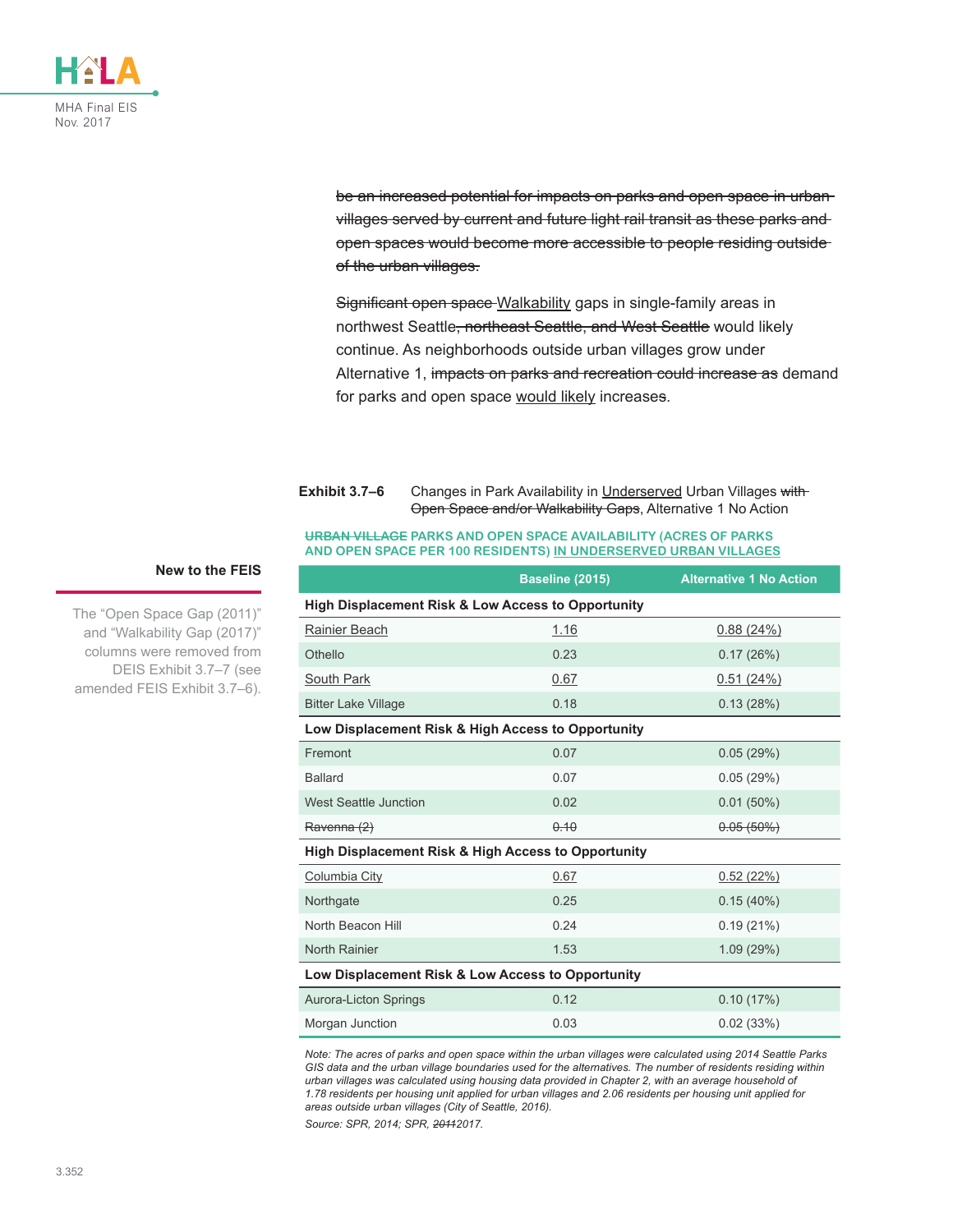

### **IMPACTS OF ALTERNATIVE 2**

Growth under Alternative 2 would have similar types of impacts to Alternative 1, but to a larger degree due to the potential for more growth.

Under Alternative 2, Othello would have an increase in parks and open space availability because urban village boundaries would expand to include existing parkland. Population and job growth in Alternative 2 would generate more demand for parks and open space than Alternative 1 in study area urban villages. This impact would be greatest in urban villages with the largest increases in growth under Alternative 2 compared to Alternative 1, such as North Beacon Hill, Columbia City, Ballard, Northgate, First Hill-Capitol Hill, North Beacon Hill, Rainer Beach, and North Rainier, and Aurora-Licton Springs (Exhibit 3.7-7).

<span id="page-10-0"></span>**Exhibit 3.7–7** Changes in Park Availability in Underserved Urban Villages with-Open Space and/or Walkability Gaps, Alternative 2

#### **URBAN VILLAGE PARKS AND OPEN SPACE AVAILABILITY (ACRES OF PARKS AND OPEN SPACE PER 100 RESIDENTS) IN UNDERSERVED URBAN VILLAGES**

|                                                     | Baseline (2015) | <b>Alternative 2</b> |  |  |
|-----------------------------------------------------|-----------------|----------------------|--|--|
| High Displacement Risk & Low Access to Opportunity  |                 |                      |  |  |
| Rainier Beach                                       | 1.16            | 0.55(53%)            |  |  |
| Othello                                             | 0.23            | $0.33 (+43%)$        |  |  |
| South Park                                          | 0.67            | 0.45(33%)            |  |  |
| <b>Bitter Lake Village</b>                          | 0.18            | 0.12(33%)            |  |  |
| Low Displacement Risk & High Access to Opportunity  |                 |                      |  |  |
| Fremont                                             | 0.07            | 0.05(29%)            |  |  |
| <b>Ballard</b>                                      | 0.07            | 0.04(43%)            |  |  |
| <b>West Seattle Junction</b>                        | 0.02            | $0.01(50\%)$         |  |  |
| Ravenna (2)                                         | 0.10            | $0.05(50\%)$         |  |  |
| High Displacement Risk & High Access to Opportunity |                 |                      |  |  |
| Columbia City                                       | 0.67            | 0.24(64%)            |  |  |
| Northgate                                           | 0.25            | 0.06(76%)            |  |  |
| First Hill-Capitol Hill                             | 0.03            | 0.02(33%)            |  |  |
| North Beacon Hill                                   | 0.24            | 0.08(67%)            |  |  |
| North Rainier                                       | 1.53            | 0.64(58%)            |  |  |
| Low Displacement Risk & Low Access to Opportunity   |                 |                      |  |  |
| Aurora-Licton Springs                               | 0.12            | 0.09(25%)            |  |  |
| Morgan Junction                                     | 0.03            | 0.02(33%)            |  |  |

*Note: The acres of parks and open space within the urban villages were calculated using 2014 Seattle Parks GIS data and the urban village boundaries used for the alternatives. The number of residents residing within urban villages was calculated using housing data provided in Chapter 2, with an average household of 1.78 residents per housing unit applied for urban villages and 2.06 residents per housing unit applied for areas outside urban villages (City of Seattle, 2016).*

*Source: SPR, 2014; SPR, 20112017.*

#### **New to the FEIS**

The "Open Space Gap (2011)" and "Walkability Gap (2017)" columns were removed from DEIS Exhibit 3.7–8 (see amended FEIS [Exhibit 3.7–7](#page-10-0)).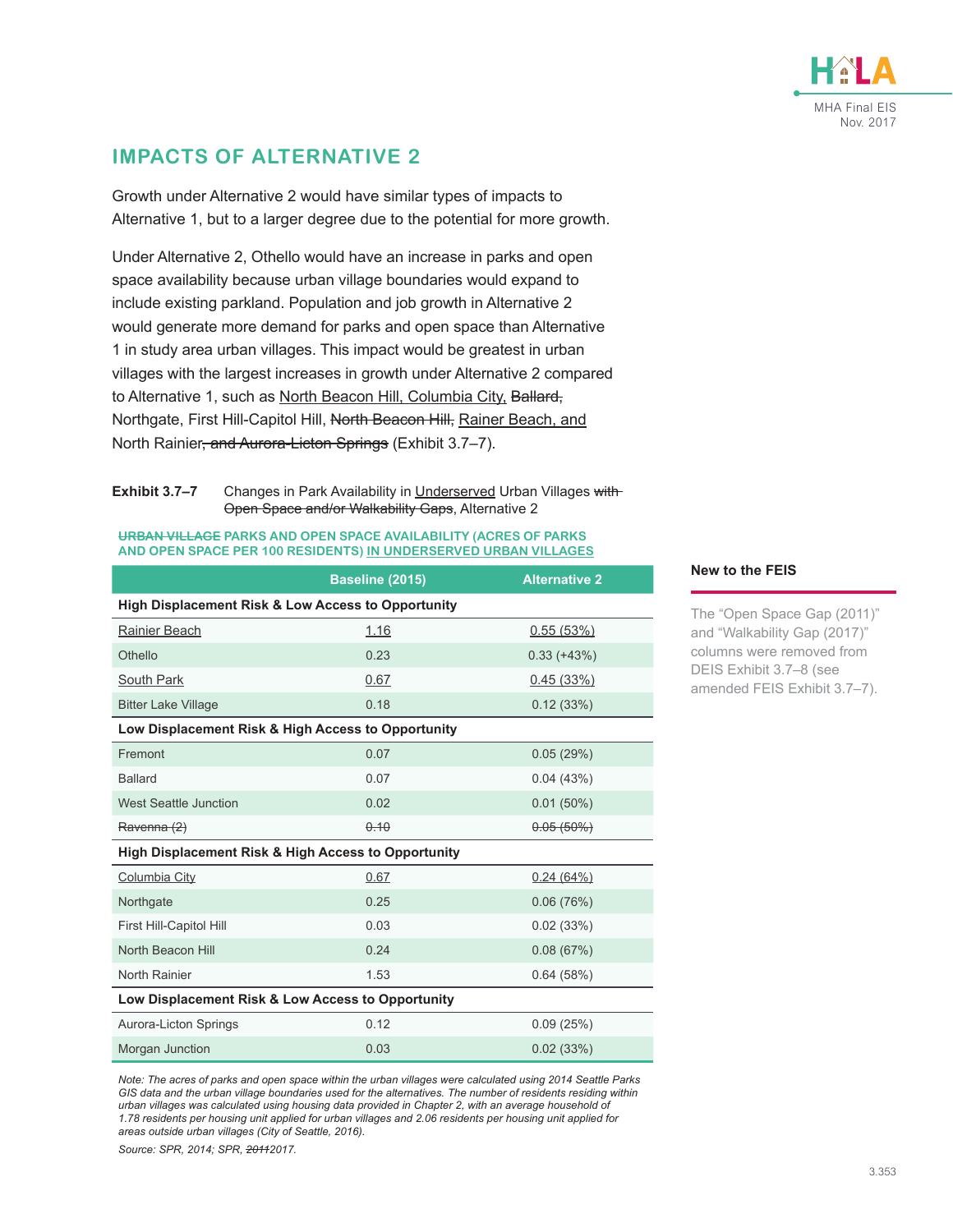

### **IMPACTS OF ALTERNATIVE 3**

Impacts to parks and open space in under Alternative 3 would be similar to Alternative 2. Compared to Alternative 2, urban villages across the study area would see similar level of parks and open space availability reduction; however, with the different distribution of growth, certain urban villages would experience higher percentages of growth than under Alternative 2. However,  $\Theta$ Overall, there would be similar reductions in park and open space availability would occur under Alternatives 2 and 3 in most of the underserved urban villages with walkability or distribution-gaps ([Exhibit 3.7–8\)](#page-11-0). However, under Alternative 3 there would be less of a decrease in availability in First Hill–Capitol Hill, and North Beacon Hill, South Park, and Columbia City. In addition, under Alternative 3 the Othello Urban Village would experience a reduction in parks and open space availability due to its smaller boundary expansion.

#### <span id="page-11-0"></span>**Exhibit 3.7–8** Changes in Park Availability in Underserved Urban Villages with Open Space and/or Walkability Gaps, Alternative 3

#### **URBAN VILLAGE PARKS AND OPEN SPACE AVAILABILITY (ACRES OF PARKS AND OPEN SPACE PER 100 RESIDENTS) IN UNDERSERVED URBAN VILLAGES**

|                                                     | Baseline (2015)                                    | <b>Alternative 3</b> |  |  |  |
|-----------------------------------------------------|----------------------------------------------------|----------------------|--|--|--|
| High Displacement Risk & Low Access to Opportunity  |                                                    |                      |  |  |  |
| Rainier Beach                                       | 1.16                                               | 0.57(51%)            |  |  |  |
| Othello                                             | 0.23                                               | 0.19(17%)            |  |  |  |
| South Park                                          | 0.67                                               | 0.47(30%)            |  |  |  |
| <b>Bitter Lake Village</b>                          | 0.18                                               | 0.12(33%)            |  |  |  |
|                                                     | Low Displacement Risk & High Access to Opportunity |                      |  |  |  |
| Fremont                                             | 0.07                                               | 0.05(29%)            |  |  |  |
| <b>Ballard</b>                                      | 0.07                                               | 0.04(43%)            |  |  |  |
| <b>West Seattle Junction</b>                        | 0.02                                               | $0.01(50\%)$         |  |  |  |
| Ravenna (2)                                         | 0.10                                               | $0.05(50\%)$         |  |  |  |
| High Displacement Risk & High Access to Opportunity |                                                    |                      |  |  |  |
| Columbia City                                       | 0.67                                               | 0.25(63%)            |  |  |  |
| Northgate                                           | 0.25                                               | 0.06(76%)            |  |  |  |
| North Beacon Hill                                   | 0.24                                               | 0.09(63%)            |  |  |  |
| North Rainier                                       | 1.53                                               | 0.65(58%)            |  |  |  |
| Low Displacement Risk & Low Access to Opportunity   |                                                    |                      |  |  |  |
| Aurora-Licton Springs                               | 0.12                                               | 0.09(25%)            |  |  |  |
| Morgan Junction                                     | 0.03                                               | 0.02(33%)            |  |  |  |

*Note: The acres of parks and open space within the urban villages were calculated using 2014 Seattle Parks GIS data and the urban village boundaries used for the alternatives. The number of residents residing within urban villages was calculated using housing data provided in Chapter 2, with an average household of 1.78 residents per housing unit applied for urban villages and 2.06 residents per housing unit applied for areas outside urban villages (City of Seattle, 2016).*

*Source: SPR, 2014; SPR, 20112017.*

#### **New to the FEIS**

The "Open Space Gap (2011)" and "Walkability Gap (2017)" columns were removed from DEIS Exhibit 3.7–8 (see amended FEIS [Exhibit 3.7–8](#page-11-0)).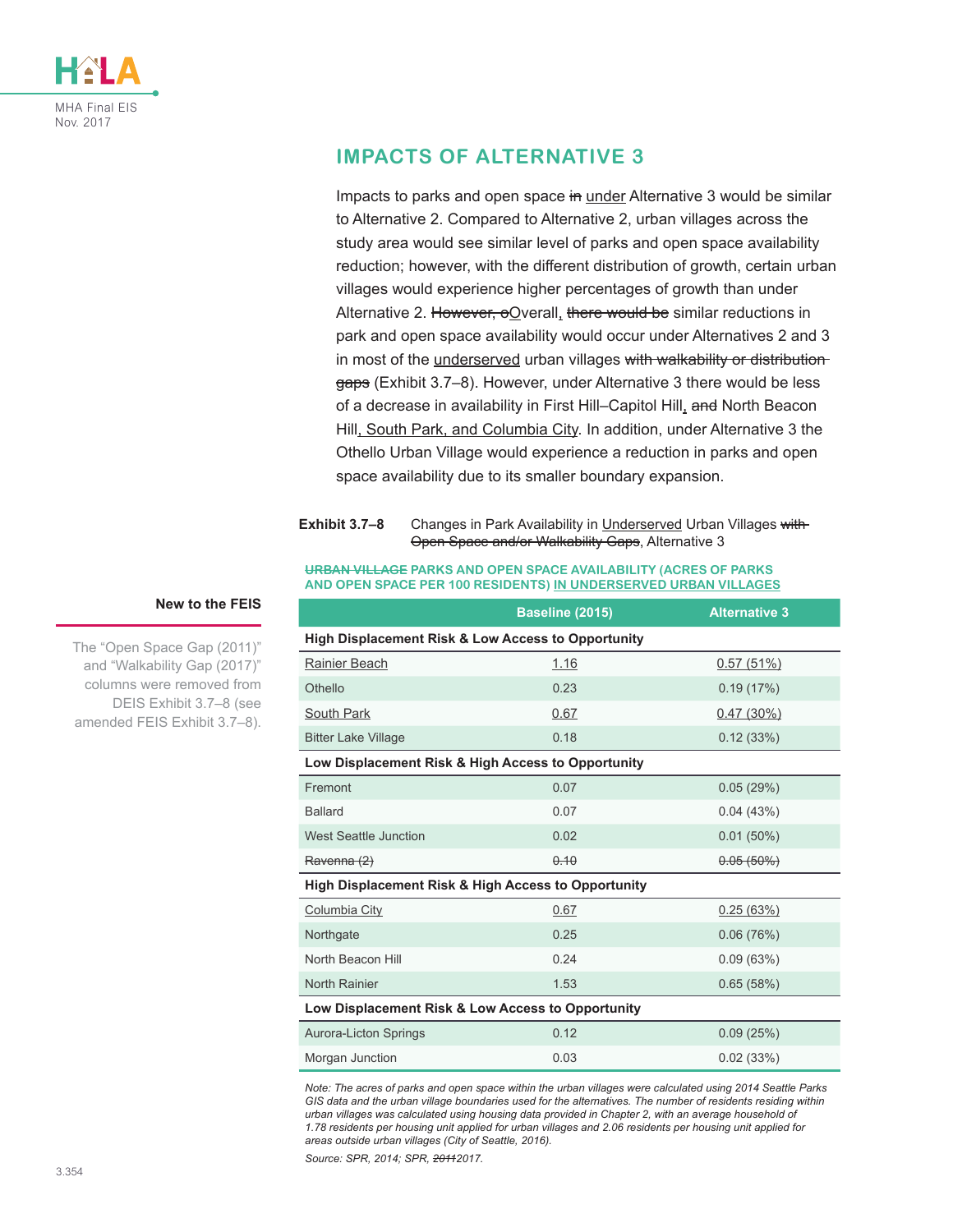

### **IMPACTS OF THE PREFERRED ALTERNATIVE**

Impacts to parks and open space under the Preferred Alternative would be similar to Alternatives 2 and 3. Urban villages across the study area would see similar levels of reduced parks and open space availability; however, with the different distribution of growth, certain urban villages would experience higher percentages of growth than under the other build alternatives. Overall, there would be similar reductions in park and open space availability in most of the underserved urban villages [\(Exhibit](#page-12-0)  [3.7–9](#page-12-0)). However, the Preferred Alternative would not result in any of the urban villages having a greater decrease in park and open space availability than either of the other action alternatives. In addition, there would be less of a decrease in availability in Rainier Beach, Ballard, Columbia City, Northgate, North Beacon Hill, and North Rainier than under Alternatives 2 or 3. The Preferred Alternative would also result in

#### <span id="page-12-0"></span>**Exhibit 3.7–9** Changes in Park Availability in Underserved Urban Villages, Preferred Alternative

#### **PARKS AND OPEN SPACE AVAILABILITY (ACRES OF PARKS AND OPEN SPACE PER 100 RESIDENTS) IN UNDERSERVED URBAN VILLAGES**

|                                                     | Baseline (2015) | <b>Preferred Alternative</b> |  |  |
|-----------------------------------------------------|-----------------|------------------------------|--|--|
| High Displacement Risk & Low Access to Opportunity  |                 |                              |  |  |
| Rainier Beach                                       | 1.16            | 0.97(16%)                    |  |  |
| Othello                                             | 0.23            | $0.27 (+17%)$                |  |  |
| South Park                                          | 0.67            | $0.47(30\%)$                 |  |  |
| <b>Bitter Lake Village</b>                          | 0.18            | 0.12(33%)                    |  |  |
| Low Displacement Risk & High Access to Opportunity  |                 |                              |  |  |
| Fremont                                             | 0.07            | 0.05(29%)                    |  |  |
| <b>Ballard</b>                                      | 0.07            | 0.06(14%)                    |  |  |
| <b>West Seattle Junction</b>                        | 0.02            | $0.01(50\%)$                 |  |  |
| High Displacement Risk & High Access to Opportunity |                 |                              |  |  |
| Columbia City                                       | 0.67            | 0.48(28%)                    |  |  |
| Northgate                                           | 0.25            | 0.12(52%)                    |  |  |
| First Hill-Capitol Hill                             | 0.03            | $0.03(0\%)$                  |  |  |
| North Beacon Hill                                   | 0.24            | 0.17(29%)                    |  |  |
| <b>North Rainier</b>                                | 1.53            | 1.09(29%)                    |  |  |
| Low Displacement Risk & Low Access to Opportunity   |                 |                              |  |  |
| <b>Aurora-Licton Springs</b>                        | 0.12            | 0.09(25%)                    |  |  |
| Morgan Junction                                     | 0.03            | 0.02(33%)                    |  |  |

*Note: The acres of parks and open space within the urban villages were calculated using 2014 Seattle Parks GIS data and the urban village boundaries used for the alternatives. The number of residents residing within urban villages was calculated using housing data provided in Chapter 2, with an average household of 1.78 residents per housing unit applied for urban villages and 2.06 residents per housing unit applied for areas outside urban villages (City of Seattle, 2016).*

*Source: SPR, 2014; SPR, 2017.*

#### **New to the FEIS**

*Impacts of the Preferred Alternative*, including [Exhibit 3.7–9](#page-12-0), is a new section since issuance of the DEIS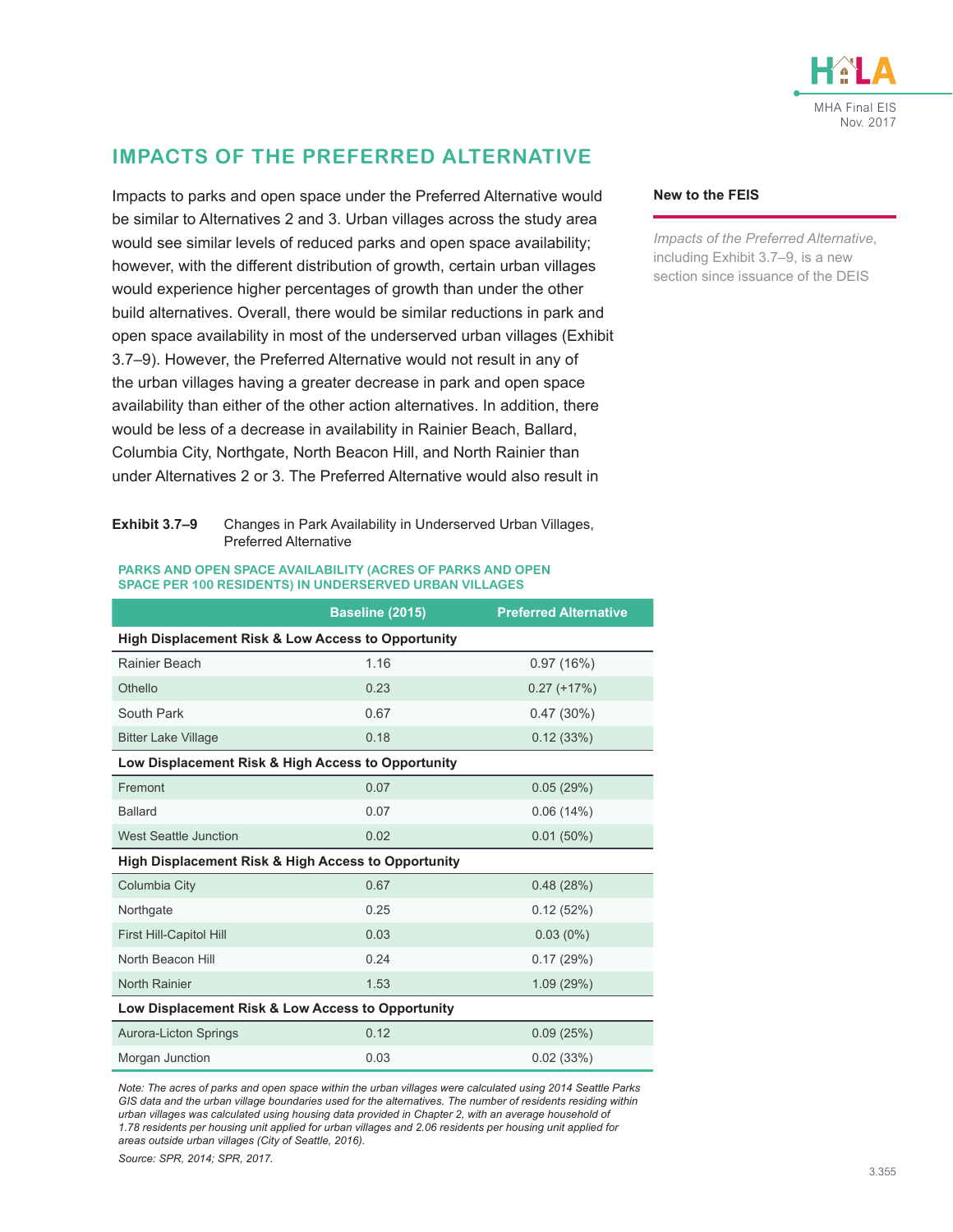

less of a decrease in availability in Rainier Beach and Ballard than under Alternative 1. Also, there would be an increase in parks and open space availability in Othello (due to expanded urban village boundaries), but it would be less than under Alternative 2.

The Preferred Alternative would result in a greater decrease in parks and open space availability outside of urban villages ([Exhibit 3.7–5](#page-7-0)). However, this is likely due to there being a larger number of urban village expansion areas, resulting in more existing parks and open space being located within urban villages.

## **3.7.3 MITIGATION MEASURES**

Given greater overall demand for parks and open space in the study area, SPR should consider these MHA growth projections for the next open space gap analysis to address future potential impacts through the next (2023) Development Plan. According to the 2017 citywide LOS, approximately 40 acres of new parks and open space land would be required under Alternative 1 by 2035, and approximately 434 acres would be required under Alternatives 2 and 3. Provision of additional parks and open space land should occur in urban villages with substantial walkability gaps that would see a reduction in park and open space availability.

The mitigation strategies outlined in the Seattle 2035 Comprehensive Plan EIS would provide tools necessary to accomplish the City's parks and open space goals. One of these strategies is to incorporate incentives and other regulatory tools to encourage and enforce developers to set aside publicly accessible usable open space. Examples of specific vehicles to achieve mitigation in this way include impact fees for open space, or a transfer of development rights (TDR) for open space that could be implemented in certain zones or locations. The City could study and develop a recommendation for a Parks and Open Space impact fee on new development to support the acquisition of new park land. However, decision-makers would need to evaluate such an impact fee in conjunction with potential impacts fees for other services, including public schools.

Additional mitigation measures include providing more activities and programs in existing parks and open spaces, increasing the acreage of public spaces through partnerships with other public entities, and improving accessibility to existing parks and open space.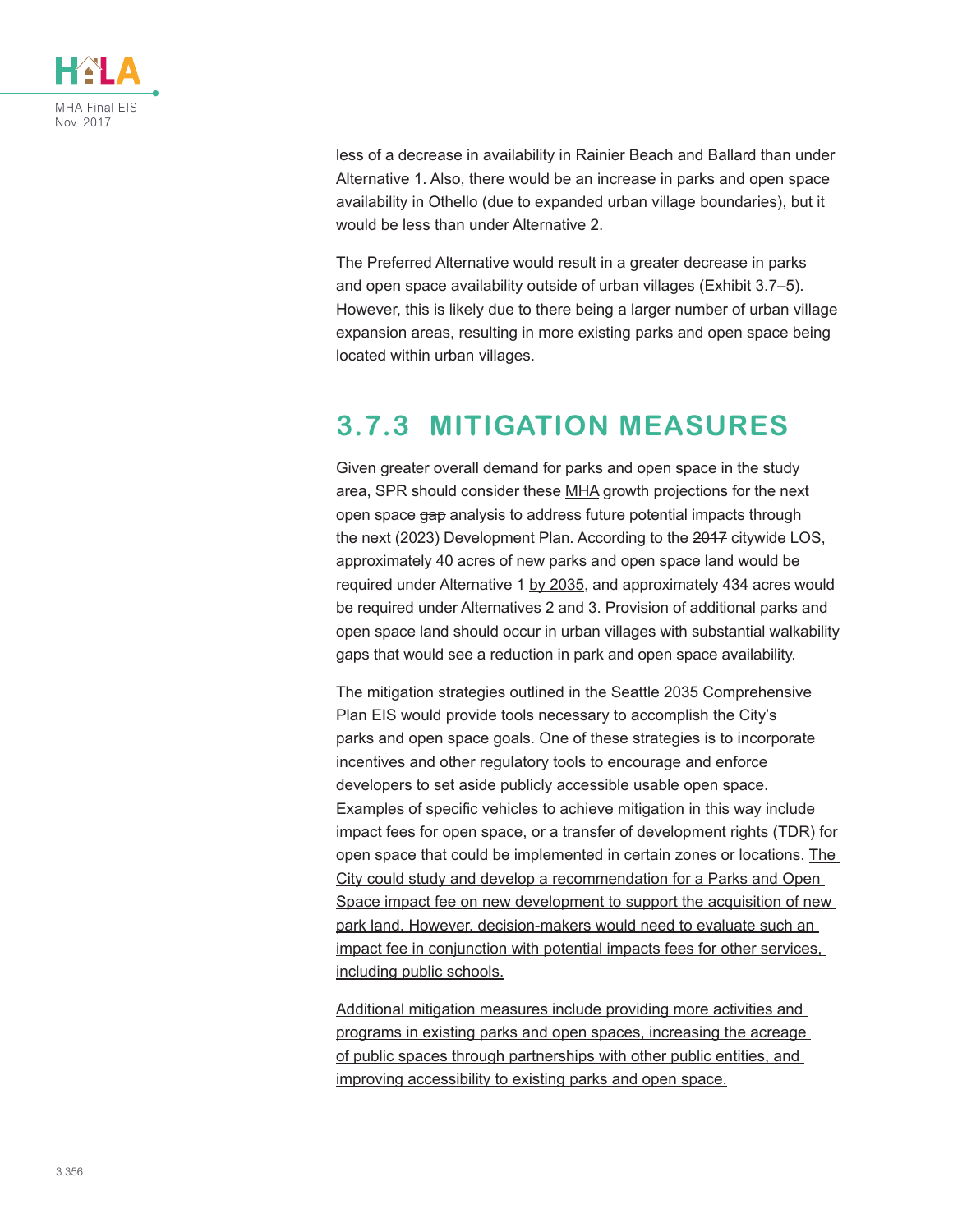

The City will support community-led efforts to increase benefits from existing parks by extending the hours of operation of certain recreational facilities and working with community groups to provide more activities and programming that serve a larger and more diverse group of park users. In addition, the City will create additional public open space through partnerships with Seattle Public Schools, Seattle Public Utilities, and the Seattle Department of Transportation. By upgrading schoolyards, building drainage facilities that also provide open space, and providing play streets and other public space in street rights-of-way, the City will be able to increase the amount of parks and open space. The City will also work to improve pedestrian, bike, and transit connections to nearby parks.

In future planning processes, SPR could modify the citywide level of service standard to consider the quality of facilities and availability of SPR programs and services, in addition to, or instead of, a standard based solely on parks acreage per population.

## **3.7.4 SIGNIFICANT UNAVOIDABLE ADVERSE IMPACTS**

Development under Alternatives 1, 2 and 3 would have significant adverse impacts to parks and open space. However, these impacts can be avoided through mitigation as described above. Future growth under all EIS alternatives would result in significant adverse impacts to the availability and accessibility of parks and open space. The impacts would be experienced in the form of increased crowding in parks, longer wait times to use facilities for some activities, or a need to travel longer distances to access available park facilities. The impacts of implementing MHA would affect community members differently depending on when and how they use park facilities. However, under all of the alternatives, the City as a whole would not meet the citywide LOS and the overall impact is considered to be significant. It is expected that the significant impact could be reduced to a less-than-significant level if some combination of the mitigation measures described above are utilized.